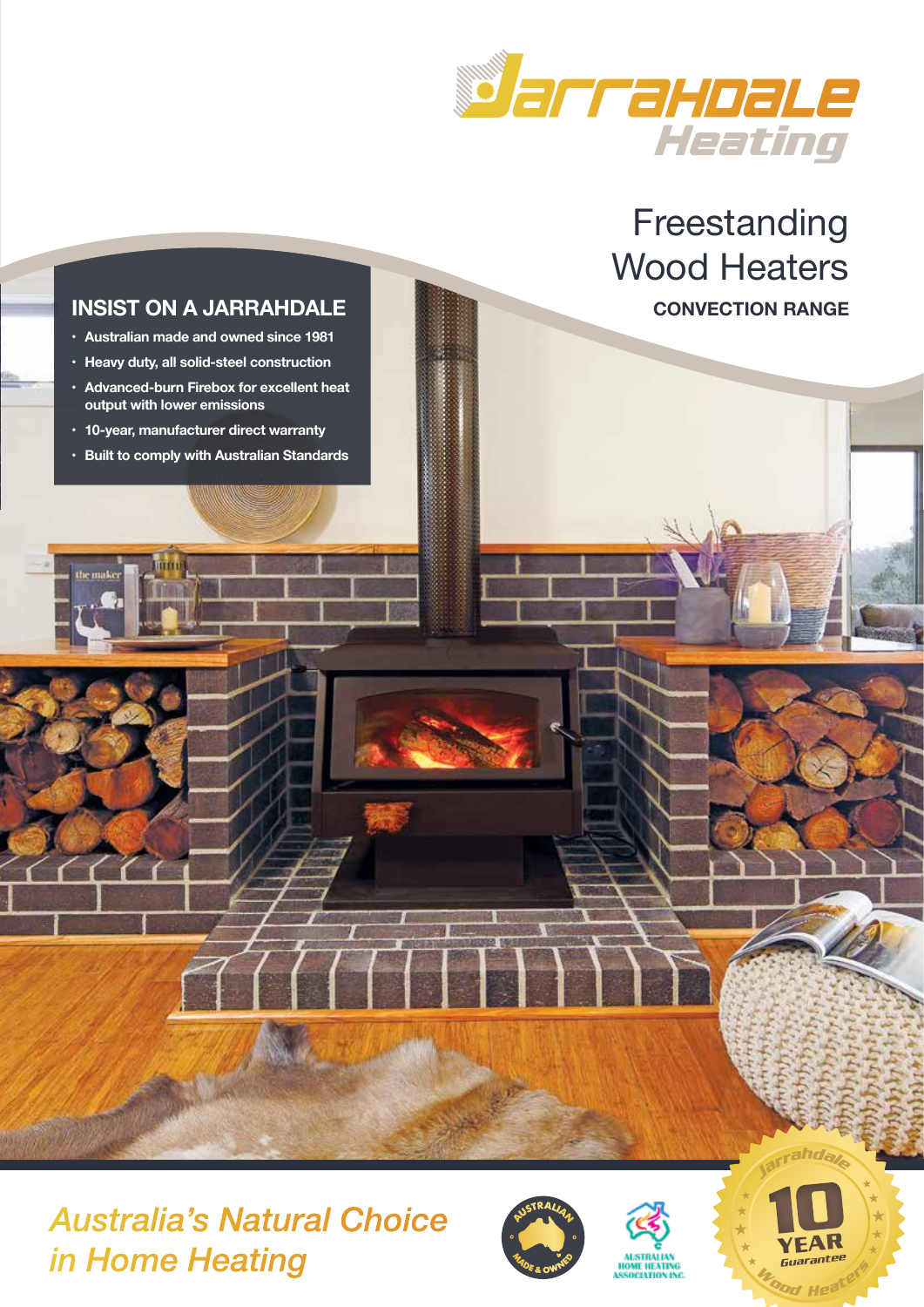# **Convection** Wood Heaters

*Convection Wood Heaters create heat by circulating warm air around the room. As warm air rises from the firebox, cooler air is drawn-in. This in turn is warmed by the stove and rises to follow in a continuous cycle. A Convection Wood Heater provides evenly distributed, comfortable warmth throughout the home.*



**Dimensions (mm):** *610 W x 695 H x 530 D*<br>**Heating Area:** *Lip to 185sg/m\** **Heating Area:** *Up to 185sq/m\** **Firebox Capacity:** *Logs up to 450mm* **Weight:** 

The Rhapsody is a compact wood heater designed to provide ample warmth in small to medium sized houses, ranging up to a large 3 bedroom, or small four bedroom home. It is available with an optional two-speed fan, used to push warm air around the home more quickly.

The Rhapsody is also available as a built-in heater, for installation into a fireplace opening.



**Dimensions (mm):** 700 W x 805 H x 540 D<br>**Heating Area:** *Up to 232sq/m\** **Heating Area: Firebox Capacity:** *Logs up to 580mm* **Weight:** *113kg* **Pedestal style with**  *side heat-shields*

The Convector Wood Heater features a 320mm high pedestal to elevate the firebox from the floor, making it an attractive, standout feature of any room. Thoughtfully designed, the Convector is encased with side heat-shields for added protection and features a large door opening to cater for bigger logs, ensuring your home is always warm and cosy.

The Convector is available with an optional two-speed fan, used to push warm air around the home more quickly.

The Convector can also be custommade with four steel legs, instead of a pedestal, so that it is in-keeping with the style of character homes.

**INNOVATOR**



**Dimensions (mm):** *730 W x 695 H x 530 D* **Heating Area: Firebox Capacity:** *Logs up to 580mm* **Weight:** *152kg* Grand style with  *wide glass door*

Recipient of an Australian Design Award for Innovation and Design, the Innovator is arguably our most impressive and popular wood heater thanks to its striking appearance. It features a wide, rectangular firebox to enhance its presence in any room and a large glass door, offering entrancing views of the roaring fire. Heating up to 232sq/m it is the perfect wood heater for a medium-sized family home.

Also available as a built-in wood heater, for installation into a fireplace opening.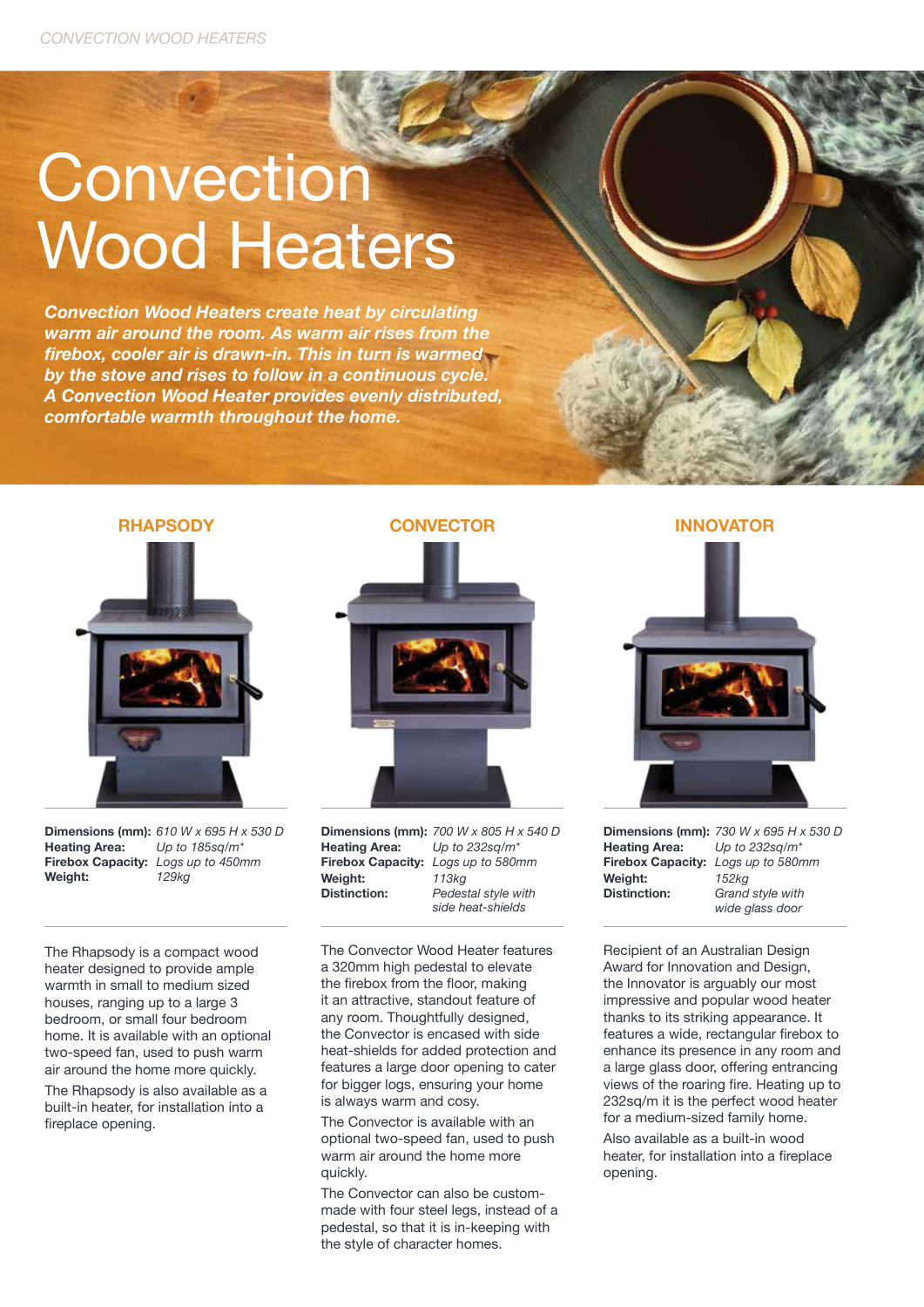#### **JUMBO INNOVATOR**



**Heating Area: Firebox Capacity:** *Logs up to 580mm* **Weight:** *175kg*

**Dimensions (mm):** 730 W x 695 H x 650 D<br>**Heating Area:** Up to 280sq/m\* Large Heating Area

The Jumbo Innovator is our largest convection wood heater, promising to keep you warm and cosy even in large, open areas. With a deeper firebox than other models, the Jumbo Innovator can accommodate a larger volume of logs, for longer lasting heat. It features a grand design with a wide, rectangular firebox and large glass door, offering entrancing views of the roaring fire.



**COUNTRYMAN NEW! NEW!**



**Heating Area: Weight:**<br>Distinction:

**Dimensions (mm):** *815 W x 860 H x 500 D* **Firebox Capacity:** *Logs up to 630mm* **Distinction:** *Large glass-panel door & 2-speed fan*

The Countryman fan-forced is an impressive wood heater offering a longer burn time and superior heat output thanks to its over-sized firebox, designed to fit larger logs.

The fascia has been designed to include an extended glass viewing pane for inviting views of the fire.

The Countryman is the perfect wood heater for a large residence, open-plan living areas and homes featuring high ceilings or a mezzanine floor.





**Dimensions (mm):** *915 W x 860 H x 500 D* **Heating Area: Firebox Capacity:** *Logs up to 730mm* **Weight:** *260kg* **Distinction:** *Large glass-panel door & 2-speed fan*

The Clydesdale is our latest and greatest wood heater, unrivalled for burn time and heat output. Designed with large residences and large, openplan living areas in mind, this grand heater can warm areas up to 350 sq/m with long lasting, permeating heat. The Clydesdale is also aesthetically pleasing, featuring a modern, linear design and wide glass viewing pane. The Clydesdale promises to keep you toasty warm while being a standout feature of your home.

#### **Optional Extras**

- *• 2-speed fan*
- *• Chrome plated door*
- *• Left-hand door opening*

#### **Accessories**

- *• Drop box*
- *• Floor hearth*
- *• Tool kit*
- *• Flue mesh*
- *• Flue guard*
- *• Wood storage unit*
- *• Child safety fence*

*\*The heating area published is an approximate, designed to serve as a guide only and is based on 2.4-metre-high ceilings.*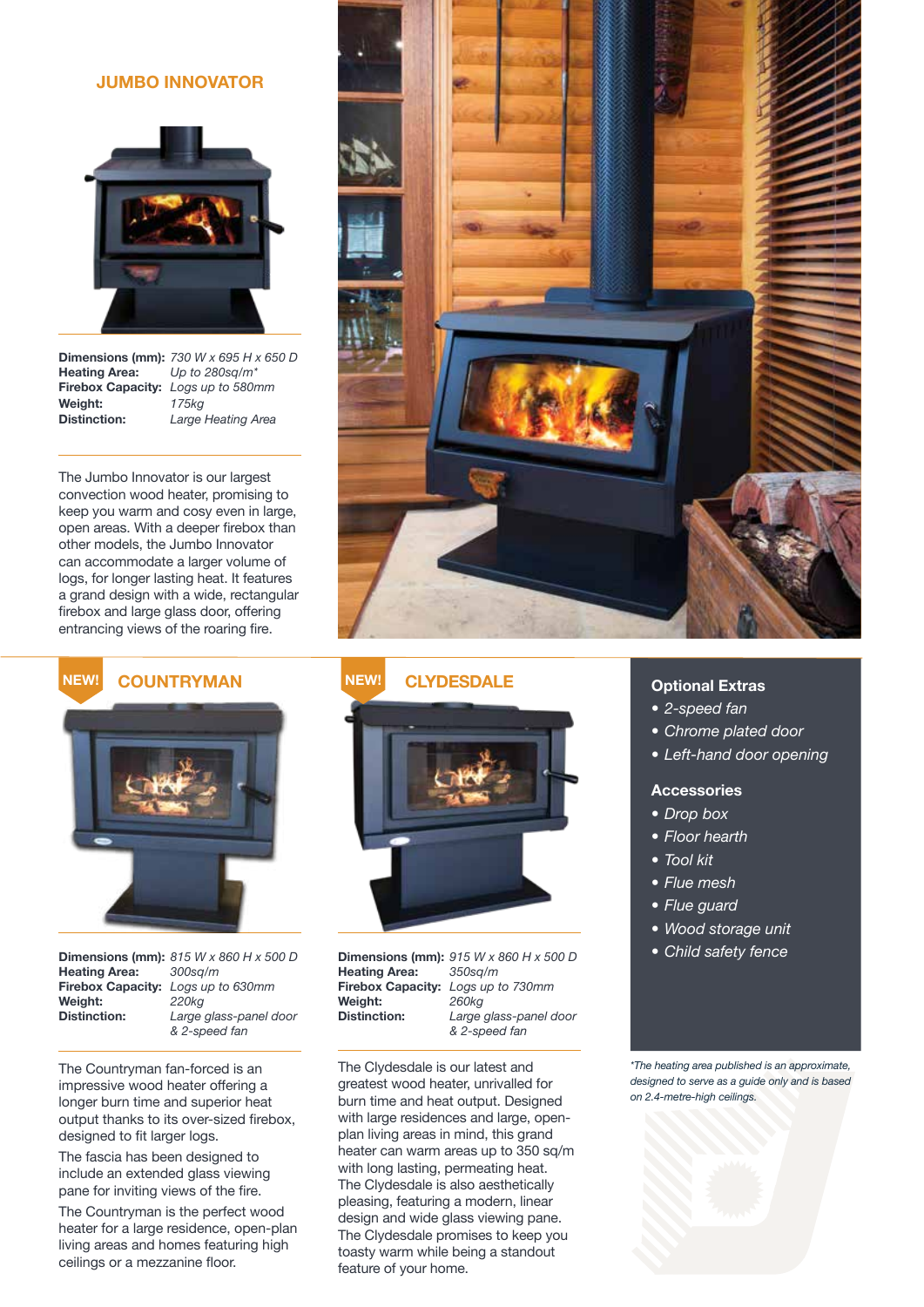

## **SURFACE FINISHES**







# **STANDARD INSTALLATION REQUIREMENTS Rhapsody, Convector, Innovator & Jumbo**

**The diagrams below illustrate the minimum clearances required for installation next to combustible walls. When wall materials are combustible, such as timber, a half-round Safety Flue Guard with a minimum height of 1000mm is required.**

**A wood heater may be installed closer than shown if wall materials are not considered combustible, such as brick or plaster, or if the wall is protected by an additional shield. Please consult with your Jarrahdale Heating sales representative for further advice.**

**If the wood heater is to be installed onto combustible flooring such as carpet, vinyl or cork, a hearth is required with a clearance of 300mm at the front and 200mm either side of the wood heater door.**

# RHAPSODY, CONVECTOR, INNOVATOR & JUMBO

#### **Clearances - Combustible Walls:**







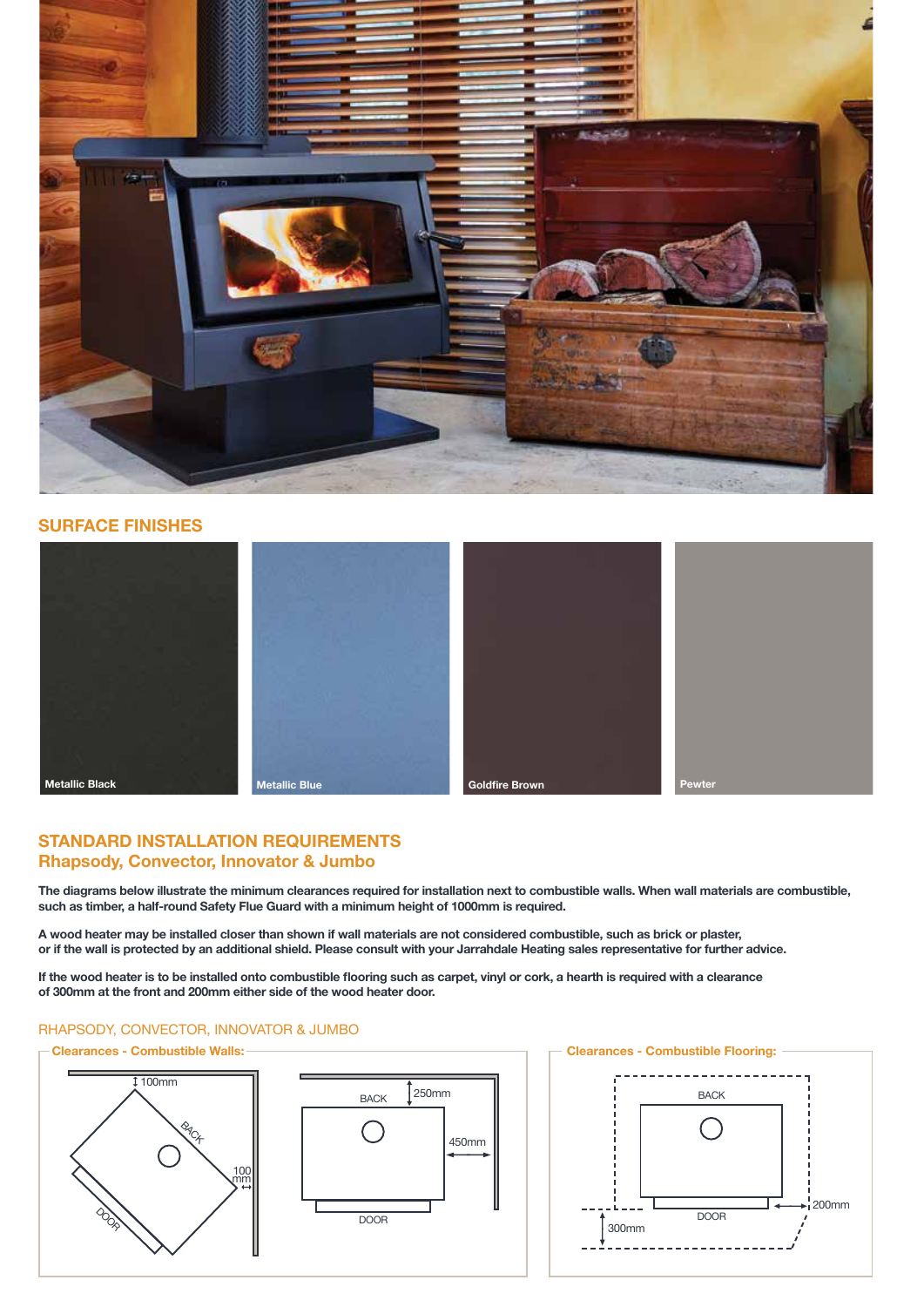# **STANDARD INSTALLATION REQUIREMENTS**

# **Countryman & Clydesdale**

The diagrams below illustrate the minimum clearances required for installation of the Countryman and Clydesdale next to combustible walls, and on combustible flooring.

When wall materials are combustible, such as timber, a half-round Safety Flue Guard with a minimum height of 1000mm is required. Your wood heater may be installed closer than shown if wall materials are not considered combustible, such as brick or plaster, or if the wall is protected by an additional shield. Please consult with your Jarrahdale Heating sales representative for further advice.

If the wood heater is to be installed onto combustible flooring such as carpet, vinyl or cork, a hearth is required with a front clearance of 650mm for the Countryman and 700mm for the Clydesdale, as shown.

# **COUNTRYMAN**



# **CLYDESDALE**

#### **Clearances - Combustible Walls:**



#### **Clearances - Combustible Flooring:**





#### **FLUE CENTRES**

Flue centre measurements shown in the table below are measured from the back of the wood heater, as shown in the diagram to the right. Please consult with your Jarrahdale Heating sales representative for further advice.

| <b>MODEL</b>       | <b>RHAPSODY</b> | <b>CONVECTOR</b> | <b>INNOVATOR</b> | <b>JUMBO</b><br><b>INNOVATOR</b> | <b>COUNTRYMAN</b> | <b>CLYDESDALE</b> |
|--------------------|-----------------|------------------|------------------|----------------------------------|-------------------|-------------------|
| <b>FLUE CENTRE</b> | 170mm           | <b>170mm</b>     | 170mm            | $190$ mm                         | <b>170mm</b>      | <b>170mm</b>      |
| <b>DIAMETER</b>    | <b>150mm</b>    | <b>150mm</b>     | <b>150mm</b>     | 150 <sub>mm</sub>                | <b>150mm</b>      | $195$ mm          |